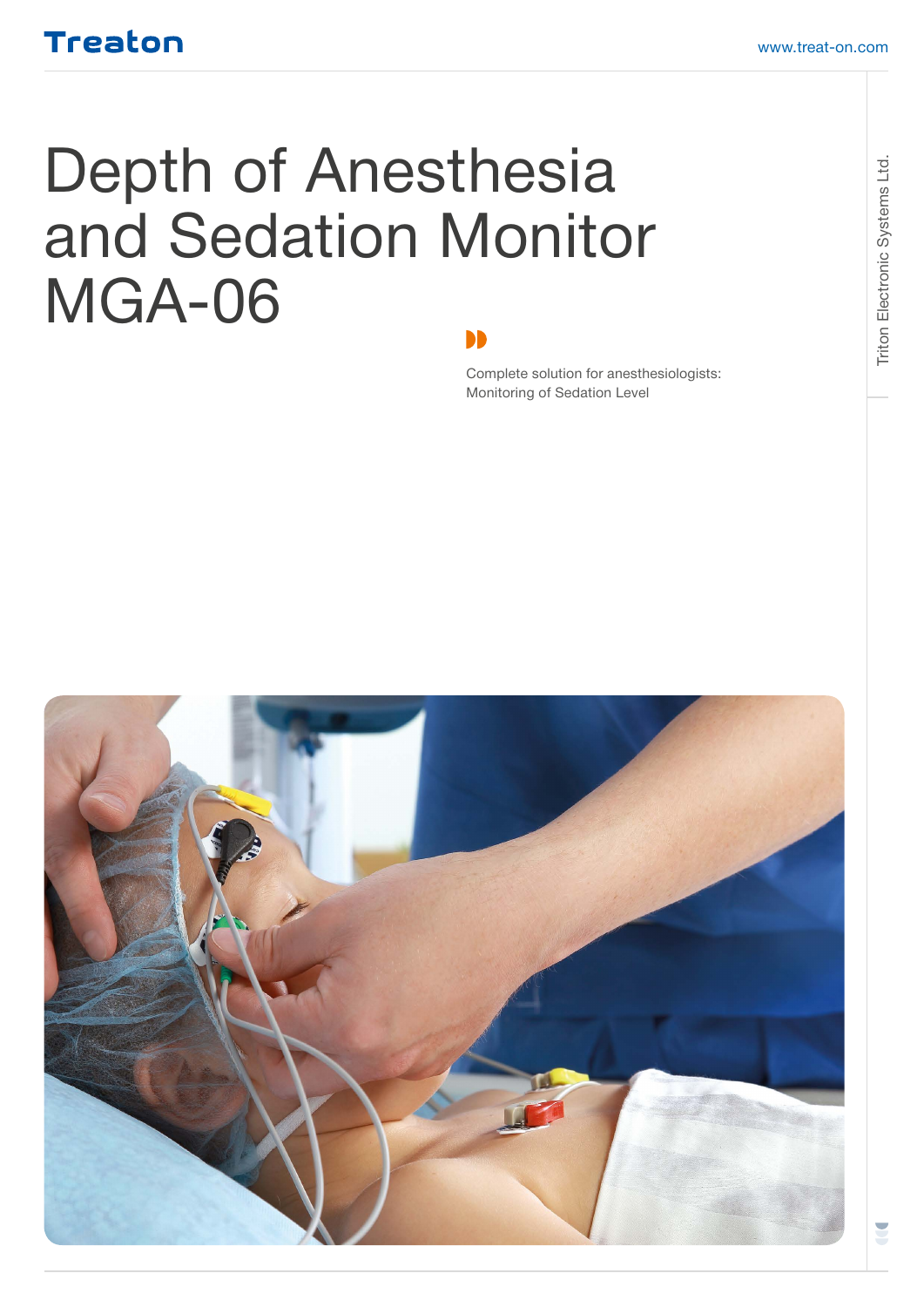MGA-06 is a monitor assessing depth of anesthesia and designed to improve patient safety through long and continuous monitoring of the Brain Activity Index (AI).

Application: anesthesiology, including perioperative period, resuscitation, intensive care, procedural sedation.

The Depth of anesthesia and sedation monitor MGA-06 is the solution for the daily routine depth of anesthesia monitoring. Features such as low running cost, robust technology and flexible concept due to its reliable clamp and built-in battery could make the device a standard monitoring tool in a medical institution, thereby increasing the patient's safety and quality of patient care.



Connector for depth of anesthesia and sedation module

#### Parameters Identified by MGA-06

| ΑI         | <b>Brain Activity Index</b>             | Indicates the level of conscience depression by analyzing EEG, taking into account<br>information on typical signs of anesthetics' impact on patients |
|------------|-----------------------------------------|-------------------------------------------------------------------------------------------------------------------------------------------------------|
| <b>SR</b>  | <b>EEG Signal Sippretission</b><br>Rate | Reflects the relative duration of EEG suppression segments<br>in the current time interval                                                            |
| SQI        | <b>EEG Signal Quality</b><br>Index      | Reflects the accuracy level of calculated AI<br>(Brain Activity Index)                                                                                |
| <b>EMG</b> | Electromyographic<br>component level    | Indicates the level of electrical activity<br>of facial muscles                                                                                       |
| Z1, Z2, Z3 | Electrode impedance                     | Demonstrates the quality of electrodes application and electrodes'<br>electric contact with the patient's skin                                        |

E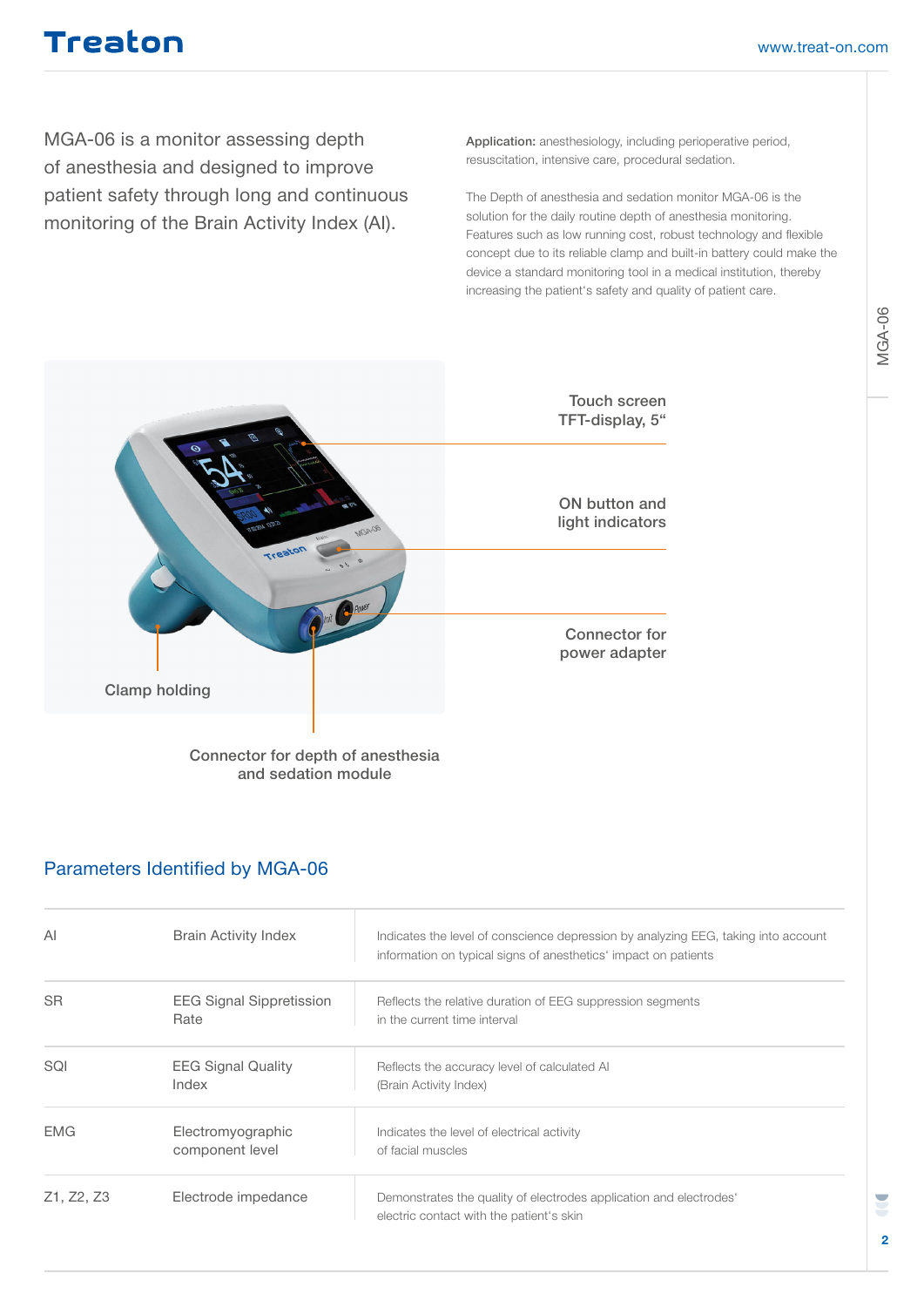## Main Screen



#### Interpreting AI (Brain Activity Index) Data\*

| Al value** | Clinical stages of anesthesia                                                                                               | <b>Clinical signs</b>                                                                                                                                                                                 |
|------------|-----------------------------------------------------------------------------------------------------------------------------|-------------------------------------------------------------------------------------------------------------------------------------------------------------------------------------------------------|
| $90 - 100$ | Awake                                                                                                                       |                                                                                                                                                                                                       |
| $80 - 90$  | Anesthesia stage I - light sedation                                                                                         | Incomplete awakening, patient opens eyes and maintains visual contact<br>in response to a voice for 10 seconds or less                                                                                |
| $60 - 80$  | Anesthesia stage II - sedation                                                                                              | Patient moves and opens eyes in reaction to voice but does not fix the eyes -<br>no visual contact or no response to voice but eye movements and eye<br>opening after a physical stimulation persists |
| $40 - 60$  | Anesthesia stage III - surgical state                                                                                       | No response to voice or physical irritants                                                                                                                                                            |
| $30 - 40$  | Anesthesia stage IV – deep anesthesia, BS (burst – suppression) patterns emerge                                             |                                                                                                                                                                                                       |
| $20 - 30$  | Anesthesia stage V – deeper anesthesia compared to stage IV, length of suppression episodes may reach 10 seconds            |                                                                                                                                                                                                       |
| $0 - 10$   | Anesthesia stage VII – extremely deep anesthesia, suppression episodes constitute 75% and more of the whole signal duration |                                                                                                                                                                                                       |



MGA-06

**3**

U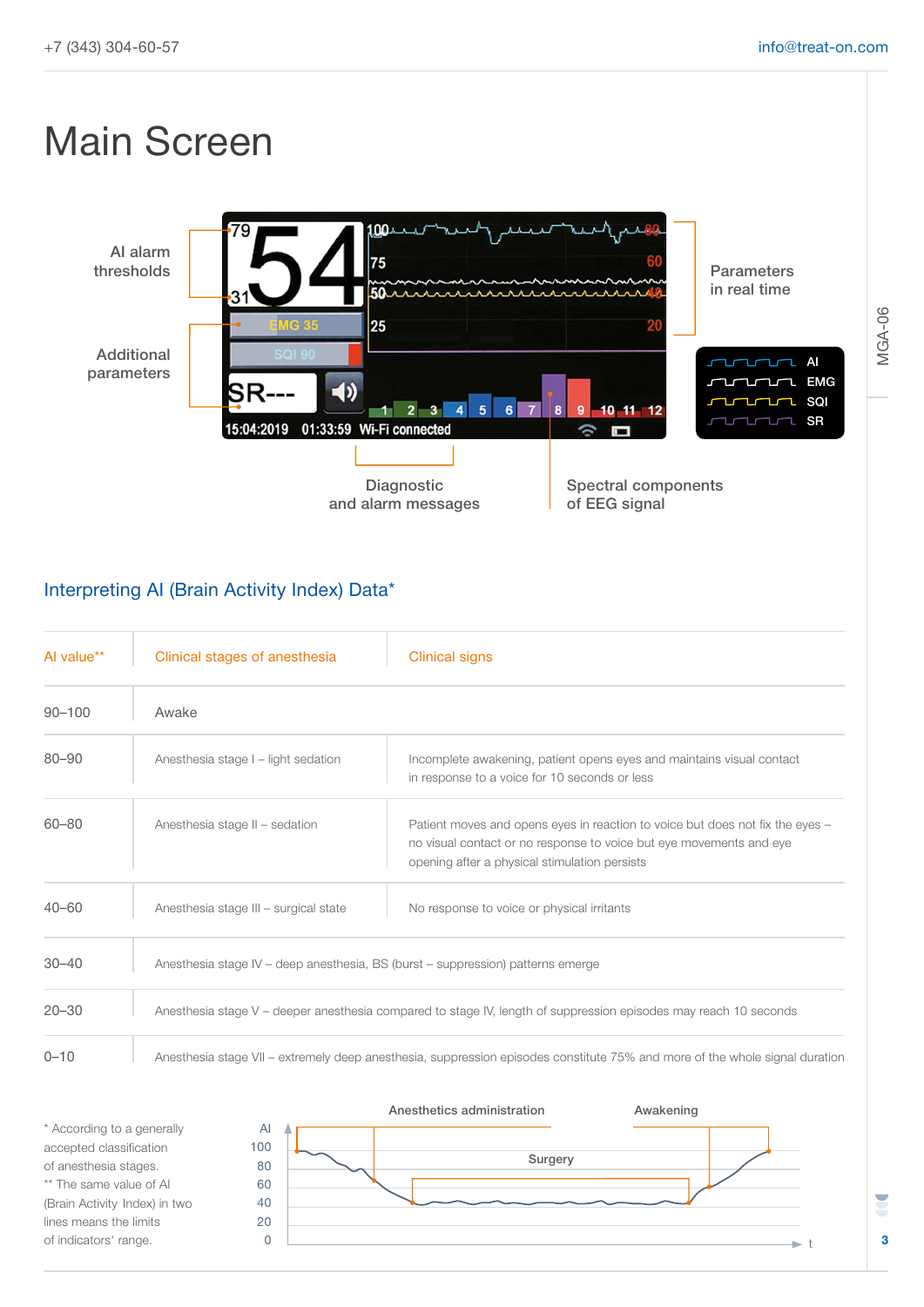## Operational Advantages

| Simple and safe          | Non-invasive technology;<br>visual and audible alarm system;<br>intuitive interface;<br>sensitive touch screen;<br>built-in battery.  |
|--------------------------|---------------------------------------------------------------------------------------------------------------------------------------|
|                          |                                                                                                                                       |
| Reliable and<br>accurate | Accurate monitoring of sedation level due to the high sensitivity of signal<br>processing algorithm. Short operation mode setup time. |
|                          |                                                                                                                                       |
| Convenient               | Small-size, mobile;<br>easy fits to any environment due to the reliable clamp;<br>light weight;<br>no routine maintenance.            |
|                          |                                                                                                                                       |
| Low cost                 | Neglectable running cost;<br>standard consumables (EEG electrodes) available worldwide.                                               |
|                          |                                                                                                                                       |
| All-purpose              | Works with both inhaled and intravenous anesthetics. Increase patient's<br>safety when used together with Multigas Analyzer AMG-06.   |



To improve patient's safety you can use Depth of anesthesia and sedation monitor MGA-06 with Multigas Analyzer AMG-06

AMG-06 is intended for continuous noninvasive side-stream monitoring of CO<sub>2</sub> & anesthetics concentration in inspired and expired gases. The device also determines RSP, apnea, MAC index and measures atmospheric pressure in operating rooms and wards when providing anesthetic support.

More on www.treat-on.com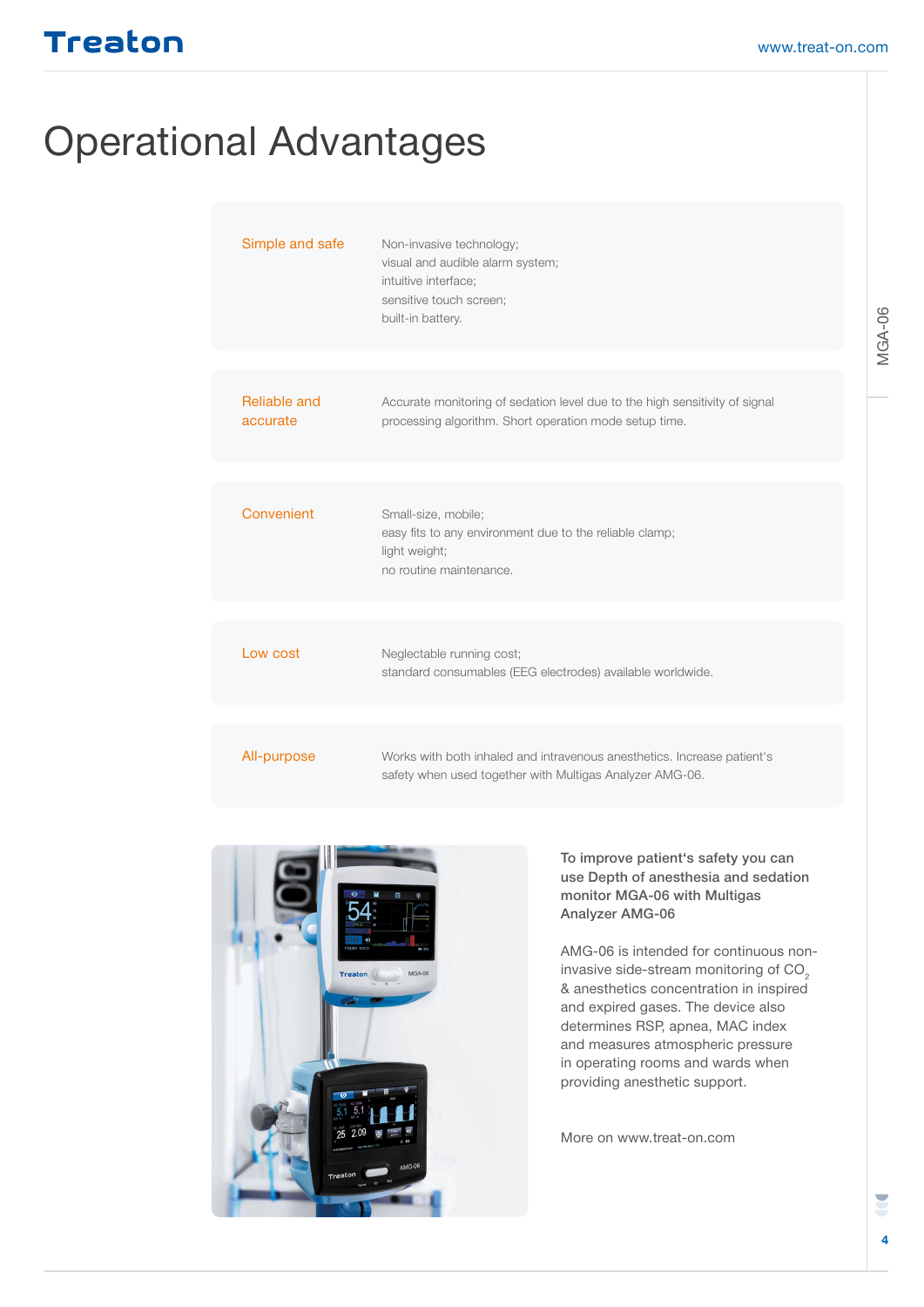## Advantages of Anesthesia Depth Monitoring

#### Potential Effects of Inadequate Sedation\*

With continuously raising requirements to ensuring patient's safety, physicians have to provide more careful control of using anesthetics, hypnotic drugs or sedatives. According to the statistics, more than 69% of patients demonstrate inadequate sedation – either insufficient or too deep. This can cause adverse effects both during the surgery and at the postoperative stage.

#### Potential Effects of Inadequate Sedation\*

| Insufficient sedation      | Excessive sedation                                                           |
|----------------------------|------------------------------------------------------------------------------|
| Excitation                 | Depressed breathing, hypotonia, depressed<br>gastrointestinal tract motility |
| Sleep violations           | Prolonged depression of conscience                                           |
| Myocardial ischemia        | Prolonged ventilation duration                                               |
| Unsynchronized ventilation | Prolonged stay at ICU and clinic in general                                  |
| Self-extubation            | Increased healthcare costs                                                   |

Posttraumatic distress and depression

\* Mehta S. Sedation Strategies in the Critically III // Yearbook of Intensive Care and Emergency Medicine, 2005.

Using MGA-06 minimizes the adverse effects of inadequate sedation, ensuring optimal and predictable sedation level and patient's quicker recovery from anesthesia.

#### Preventing Anesthesia Awareness

Anesthesia awareness is postoperative recollections of the event happening during general anesthesia, caused by misalignment between the need for anesthetic and its delivery.

The following patients are in the risk group for anesthesia awareness:

- · taking opiates or alcohol;
- · using neuromuscular relaxants;
- · suffering from respiratory problems;
- with previous cases of accidental awakening during the surgery;
- with a co-pathology;
- · elderly.

Anesthesia awareness cannot be measured directly. Traditional clinical signs like motions, tachycardia, hypertension, pupillary reaction and lacrimation are supposed to be unreliable predictors of anesthesia awareness but they must be monitored in every patient and considered substantially.

#### Individual Selection of Sedative Doses

Selecting the optimal drug dosage with MGA-06 is based on EEG analysis and displaying the AI (Brain Activity Index), taking into account individual body features and the clinical situation.

#### This approach ensures:

- · maximum safety and efficiency of the delivered anesthetic support;
- · reducing the risk of drugs' adverse effect on the body;
- · saving expensive drugs.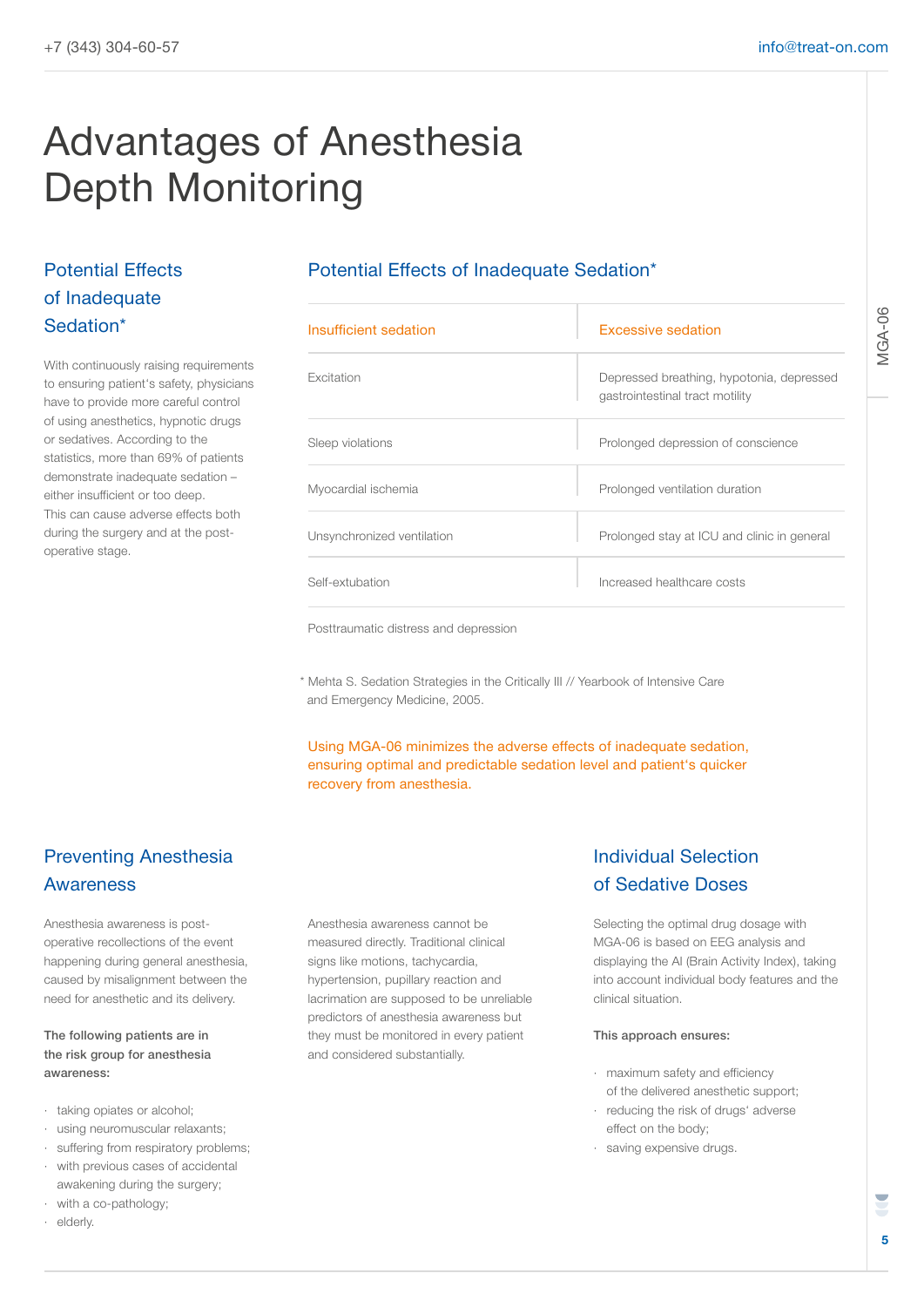## Algorithm of AI (Brain Activity Index) **Calculation**

Anesthesia depth assessment is based on a comprehensive electroencephalogram (EEG) analysis using unique algorithms developed by Triton Electronic Systems engineers. A simplified algorithm for AI (Brain Activity Index) calculation is performed below.

EEG and EMG signals are registered from the electrodes applied on the frontotemporal area of the patient's head.

The registered signal is subjected to digital filtration: motion artifacts, power main disturbances and noise from electrosurgical equipment, other bioelectrical signals, etc. are removed.

The algorithm of EEG analysis includes statistical information on typical signs of various groups of anesthetics' impact on the patient's EEG. During the analysis, the level of compliance is established between the registered EEG signal and each type of conscience depression.

As a result of data analysis, the following indicator values are obtained:

AI (Brain Activity Index); SR – EEG Signal Suppression Rate, taking into account the total duration of segments with low-voltage activity (suppression segments) over the last minute. Displayed as a percentage.  $SR > 0$  is usual at AI < 50.



#### Signal quality

#### To get accurate data on anesthesia depth monitoring:

- · assess the signal quality continuously;
- provide control of electrodes' impedance;
- prevent impedance values from increasing;
- · minimize artifacts and other noise.

#### For this purpose, the following technical solutions are implemented in MGA-06 monitor:

SQI (Signal Quality Index) is continuously monitored. It takes into account the values of EEG cable electrode' impedance, noise level from artifacts, high-frequency noise and power main disturbances within EEG, etc.

If  $SQL = 0$ , displaying the values of AI (Brain Activity Index), SR rate and EMG Component Level is blocked. A message on the most significant cause for SQI dropping is displayed.

The level of EEG signal noise is measured continuously.

The electrodes impedance is measured automatically every 6 minutes; it can also be launched manually by the user.

Besides, to identify impedance changes or electrodes drop (in case of rapid changes of the noise background within the EEG signal), measurement of electrodes impedance is launched automatically.

MGA-06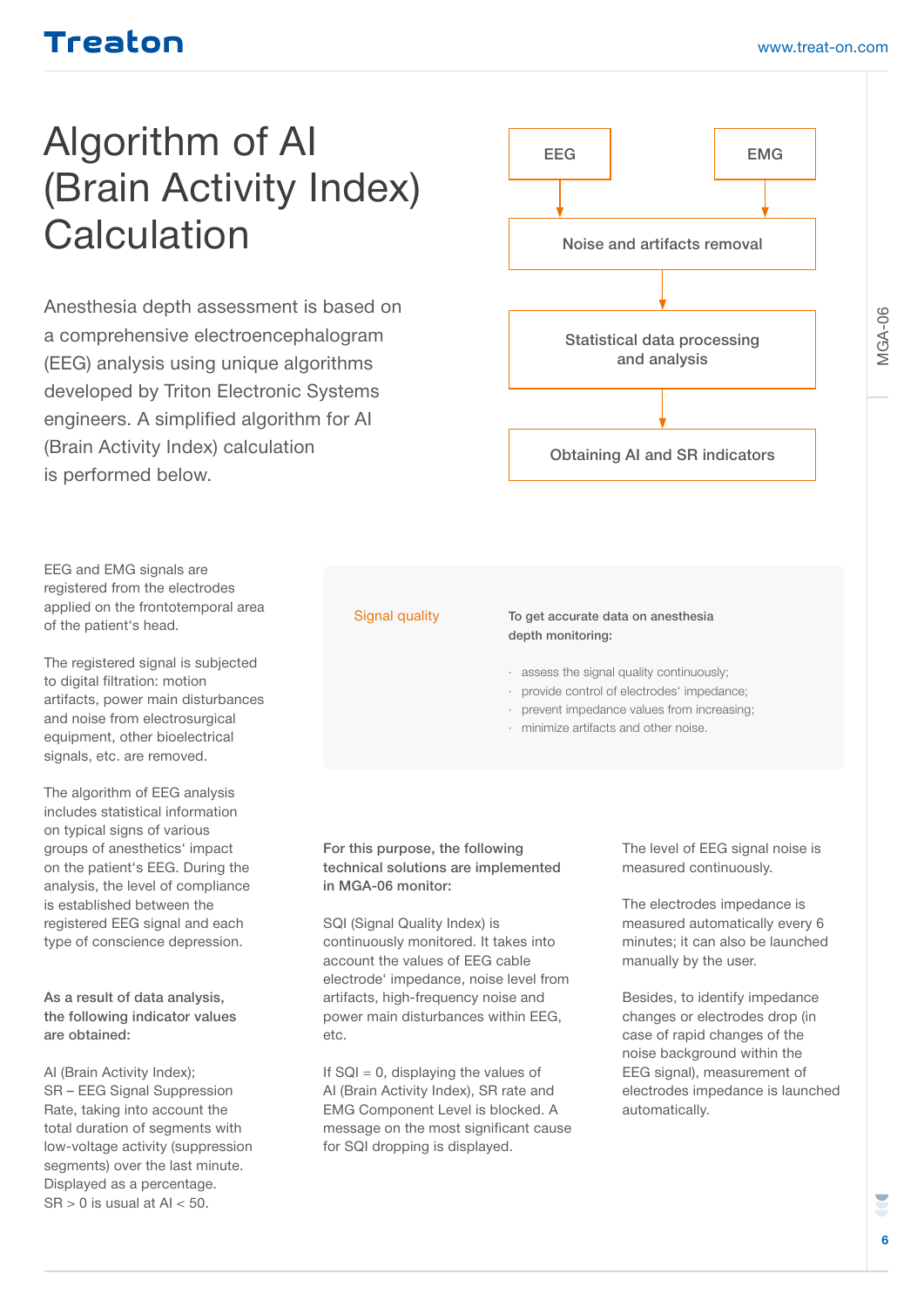## **Technical** Specification

| Patient age groups                                    | Adults and pediatric                                                                                                                                                 |  |
|-------------------------------------------------------|----------------------------------------------------------------------------------------------------------------------------------------------------------------------|--|
| Display                                               | 5" color TFT touch screen                                                                                                                                            |  |
| <b>Dimensions</b>                                     | 150x140x105 mm                                                                                                                                                       |  |
| Operation mode setup time                             | $\leq 10$ sec                                                                                                                                                        |  |
| Weight of the device<br>(with built-in battery)       | $0.8$ kg                                                                                                                                                             |  |
| Power supply                                          | 100-240 V, 50/60 Hz<br>Built-in battery (at least 2 hours of operation)                                                                                              |  |
| Mounting system                                       | 360° rotated clamp                                                                                                                                                   |  |
| Displayed parameters                                  | <b>Brain Activity Index</b><br>EEG Signal Suppression Rate<br><b>EEG Signal Quality Index</b><br>Electromyographic component level<br>Electrodes impedance (Z1-Z3)   |  |
| Trends                                                | AI, EMG<br>72 hours                                                                                                                                                  |  |
| Alarms                                                | Visual and sound alarm                                                                                                                                               |  |
| Connection to external medical<br>information systems | Wi-Fi                                                                                                                                                                |  |
| Languages                                             | Multi-language                                                                                                                                                       |  |
| Screen keyboard                                       | For Wi-Fi settings and entering patient information                                                                                                                  |  |
| Recording patient<br>information                      | Age, gender, weight, height, date of admission, diagnosis at<br>admission, clinical diagnosis, notes                                                                 |  |
| The recommended types<br>of electrodes                | 31.1245.21, 24 mm, Covidien LLC, USA;<br>F9079/RU3236-100 FIAB SpA, Italy;<br>White Sensor 40713 Ambu A/S, Denmark;<br>G210C/F-150S Nihon Kohden Corporation, Japan. |  |